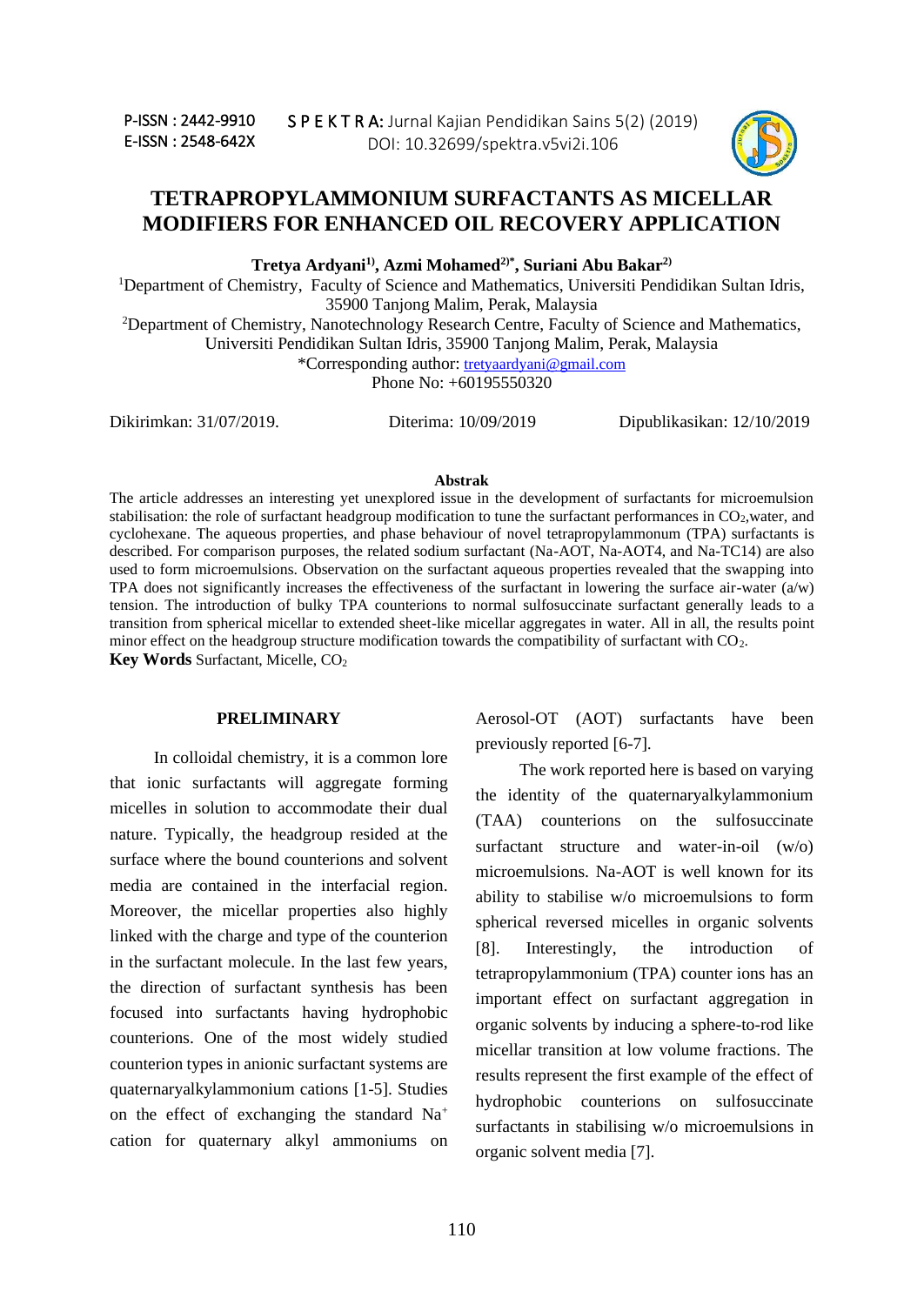Due to lack of  $CO<sub>2</sub>$  solubility, works encompassing the effect of varying surfactant counterion towards the formation of stable waterin-CO2 (w/c) microemulsions remain scarce. Literatures suggested  $CO<sub>2</sub>$ -philicity could be achieved by fluorination [9-11], introduction of a third alkyl chain [12-13], and addition of terminal methyl groups on surfactant chains [14]. Thus, it is crucial to investigate how the counterions affect the  $CO_2$ -philicity of surfactants. Recently, the self assembly of counterion exchange surfactants that promote sphere-to-rod like micelles has been tested in  $CO<sub>2</sub>$  [15-16]. One commercial example of CO<sup>2</sup> application is in enhanced oil recovery. However, due to the low viscosity of  $CO<sub>2</sub>$ , its full potential is yet to be met. Interestingly, result shows that relative viscosity enhancement of  $CO<sub>2</sub>$ up to 90% was observed by exchanging  $Na<sup>+</sup>$  to  $Ni<sup>2+</sup>$  or  $Co<sup>2+</sup>$  cations of the fluorinated surfactant di-HCF4 [15]. This is the first example of counterion exchanged surfactants used as a micellar modifier in CO2. However, due to environmental disadvantages associated with fluorine and transition metal salt compounds, there is an obvious need to change direction away from fluorine and metal free hydrocarbon surfactants for  $CO<sub>2</sub>$ .

In order to improve understanding of structure performance relationships with  $CO<sub>2</sub>$ philicty, surface tension measurements were carried out. In addition, to overcome the weak properties of  $CO<sub>2</sub>$ , the introduction of low levels of added cosolvent was necessary to increase solvent quality. The use of co-solvents has recently been used to enhance the solubility of micellar systems [17-18].

**Table 1.** Tetrapropylammonium (TPA) surfactants used in this work.

| <b>Name</b> | <b>Surfactant Structure</b> |
|-------------|-----------------------------|
|             |                             |



#### **METHOD**

Tetrapropylammonium (TPA) based surfactants TPA-AOT, TPA-AOT4 and TPA-TC14 were synthesised according to methods described in literature [6-7]. The chemical structure of synthesised surfactants described in this study is given in Table 1. Water with resistivity of 18.2 M $\Omega$  cm was obtained from an Elga water system; deuterium oxide  $(D_2O)$  and deuterated cyclohexane  $(C_6D_{12})$  were from Goss Scientific.  $CO<sub>2</sub>$  CP grade was supplied by BOC.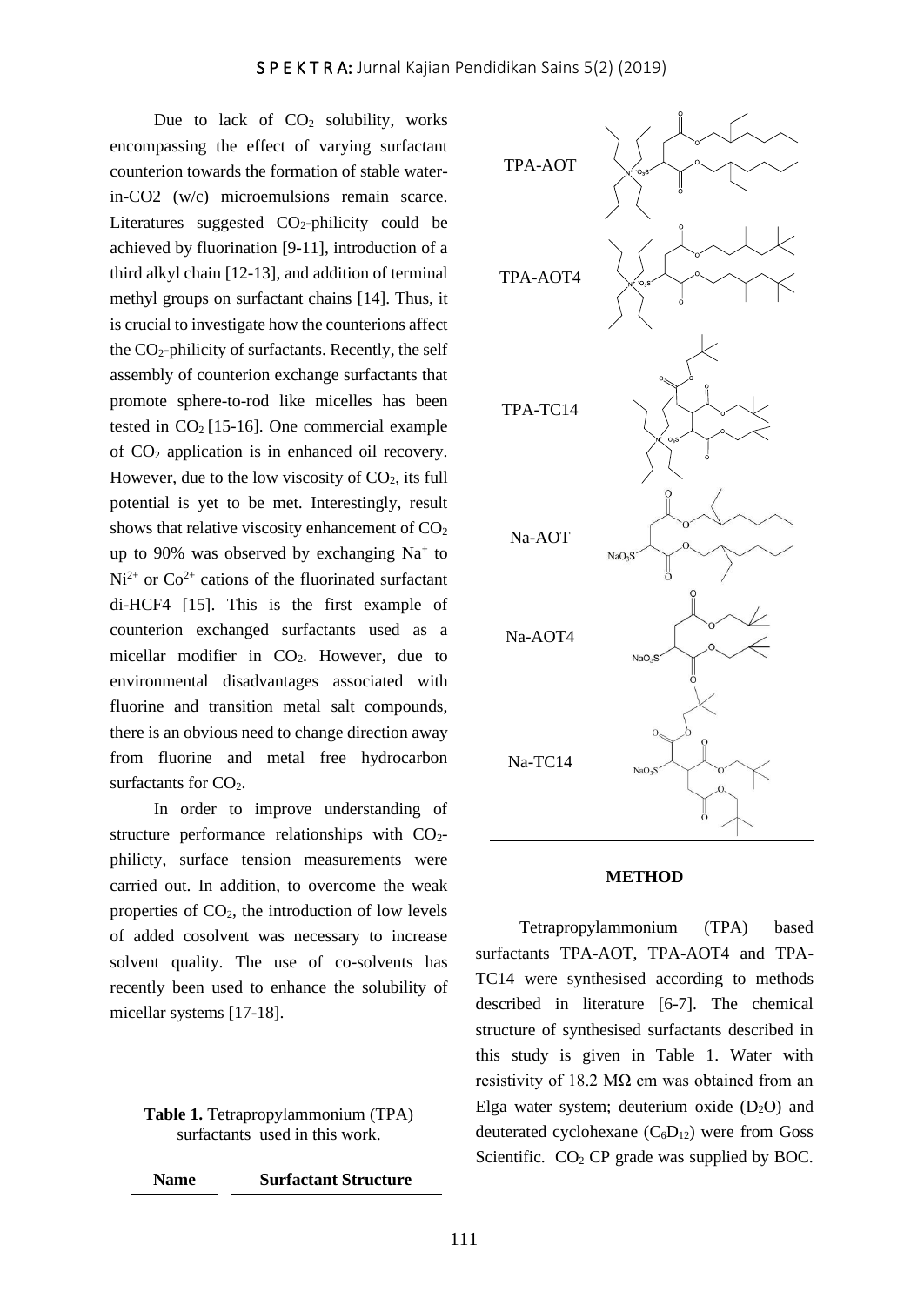All chemical were used without further purification.

# **Surface tension measurements**

Solution of 50% nitric acid was used for glassware cleaning which was then followed by repeated rinsing with distilled water. The glassware was then dried in compressed air. The platinum (Pt) plate was flame-cleaned in between measurements. Tensiometric measurements were performed at 25°C on either a Krüss K11 or K100 instrument following the Wilhelmy plate method.

#### **Small-Angle Neutron Scattering (SANS)**

Scattering analysis was measured at ambient pressure on the time-of-flight LOQ instrument at ISIS, UK. The neutron wavelength of  $\lambda = 2.2 - 10$  Å was employed to give Q range between  $0.007 - 0.23 \text{ Å}^{-1}$ . The absolute intensities of  $I(Q)$  (cm<sup>-1</sup>) were determined from the scattering of deuterated standard to within 5%. For the TPA – surfactant studies, deuterated water  $(D_2O)$  and cyclohexane  $(C_6D_{12})$  were used as a solvent with hydrogenated surfactants providing the necessary contrast. The samples were placed in Hellma quartz cells with a 2 mm path-length and held on automatic sample changer equipped with thermostat at 25°C. For high pressure experiments in liquid  $CO<sub>2</sub>$  the SANS2d instrument was combined with a high pressure cell. The path length was 10 mm, the neutron beam width was 10 mm, pressure = 380 bar and  $T = 25^{\circ}C$ . The data were normalised for solvent background, empty cell, pressure induced changes in cell volume, and transmission following previous measurement [9, 19]. For liquid  $CO_2$ ,  $\rho_{co2} \sim 2.50$  x mass density x 10<sup>10</sup> cm-2 [20]. At the experimental pressure of 380 bar the CO<sub>2</sub> density  $\sim 1.0$  gcm<sup>-3</sup> so that  $\rho_{CO2} \sim$  $2.50 \times 10^{10}$  cm<sup>-2</sup>. The contrast was provided using hydrogen containing surfactants. For SANS experiments using mixtures of d-cyclohexane and

 $CO<sub>2</sub>$  the SLD of the mixed solvent ( $\rho_{CO2/C6D12}$ ) was calculated as a first order summation weighted by the different volume fractions.

#### **RESULTS AND DISCUSSIONS**

# **Aggregation Structure in Water – A Small Angle Neutron Scattering Study**

SANS provides key evidence for the presence of surfactant microstructures: it is well suited to micellar dimensions and is a nondestructive technique. The particle form factor P(Q) of the scattering profiles give information on the shapes of aggregate formed in the system. Figure 1 shows log-log SANS profiles and model fits for TPA-AOT, TPA-AOT4 and TPA-TC14 micelles at 0.08 mol dm<sup>-3</sup> in  $D_2O$  and 25°C.

For Na-TC14 the scattering shown in Figure 1, is consistent with charged ellipsoidal micelles with a polar radius  $R_1$ , aspect ratio X and modelled by Hayter-Penfold electrostatic interparticle factor S(Q) [21]. The fitted micellar dimensions for Na-TC14 R<sub>1</sub> = 11 Å and X = 2.3 are consistent with those in the literature [17]. Moving to other chemical structures, most scattering profiles show obvious  $Q^{-2}$  regimes with undulations at lower Q regions indicative of lamellar or long range sheet-like structures. These profiles were fitted using a multilamellar stack model with the local extent of planarity R, a mean thickness of M bilayers L and superimposed Gaussian distribution of L and D described as  $\sigma_L$ and  $\sigma_D$  respectively. The parameters obtained from fitting the SANS data are given in Table 2.

The bilayer thickness L is in concordant with the total molecular sizes of both cation and anion [22]. The introduction of the bulky counterion, increases the interlamellar distance of  $\sim$  370 Å for Na–surfactants to  $\sim$  700Å for the TPA-surfactants. The results indicate that the bulky counterion and its position strongly impact the shape of the aggregates.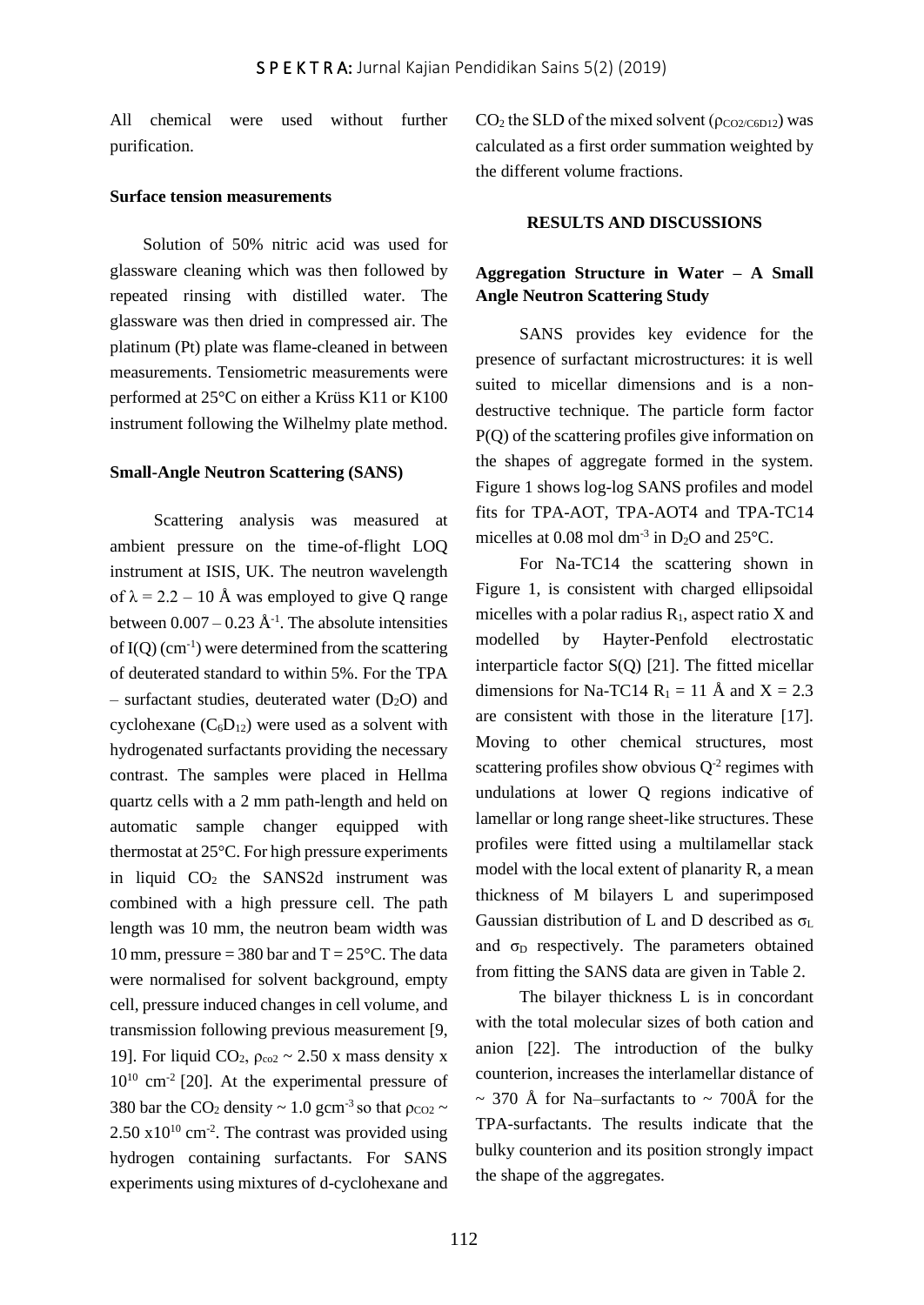| <b>Surfactant</b> | $L \pm 0.5$ | $\sigma_L \pm$<br>0.05 | $R^* + 10$ | $M \pm 0.5$ | $D + 10$ | $\sigma_{\rm D}$ $\pm$<br>0.05 |
|-------------------|-------------|------------------------|------------|-------------|----------|--------------------------------|
| TPA-AOT4          | 26          | 0.4                    | 985        | 14.3        | 702      | 0.1                            |
| Na-AOT4           | 16          | 0.3                    | 768        | 3.2         | 692      | 0.2                            |
| TPA-AOT           | 26          | 0.4                    | 502        | 15.3        | 533      | 0.2                            |
| $Na-AOT$          | 13          | 0.2                    | 230        | 4.9         | 369      | 0.2                            |
| TPA-TC14          | 25          | 0.4                    | 964        | 15.6        | 720      | 0.2                            |

**Table 2.** Parameters obtained from fitting the SANS data [Surfactant] =  $0.08$  mol dm<sup>-3</sup> T =  $25^{\circ}$ C.



**Figure 1.** SANS profiles for TPA – Surfactant in D<sub>2</sub>O. [Surfactant] =  $0.08$  mol dm<sup>-3</sup>

#### **Aggregation structure in cyclohexane**

Studying self-assembly in high pressure environments is experimentally challenging therefore ambient pressure solvents which have a similar range of dielectric constants to  $CO<sub>2</sub>$ , (e.g. cyclohexane) can provide useful information about the behaviour of these surfactants. SANS measurements are helpful for indicating the shape and size of surfactant self-assembled structure. At low Q values ( $< 0.10 \text{ Å}^{-1}$ ) the scattering profile may scale as I  $(Q) \sim Q^{-D}$ , whereby the exponent power law decay, D, is indicative of fractal dimension. Non-interacting spheres, rods and discs have power law decays (gradient of log-log plot) of 0, -1 and -2 respectively. For water-in-oil (w/o) microemulsion systems stabilised by Na-AOT4 and Na-TC14 (Figure 2 d) the absence of any decay in the low Q region confer the formation of small spherical droplets [17]. However, with the introduction of bulky TPA organic counter-ions, the scattering profiles for surfactants are distinctly different to those of the Na<sup>+</sup> analogue, with a gradient of approximately -1, consistent with rod-like micelles. Figure 2  $(a$ c) shows the log-log SANS profiles for the TPA-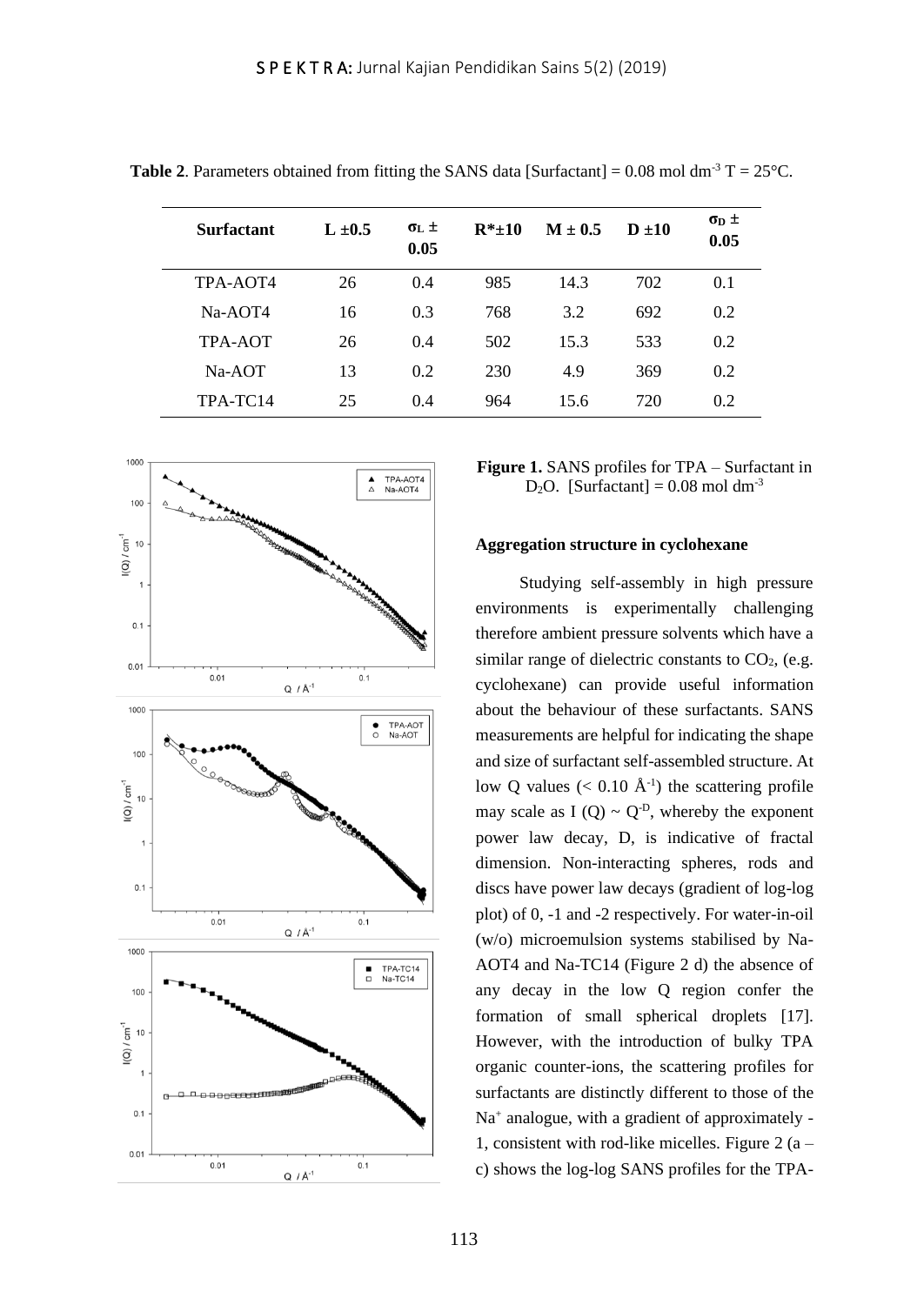TC14, TPA-AOT and TPA-AOT4 surfactants at a concentration of 0.075 mol dm-3 over a range of *w* values. The data were quantitatively fitted using a form factor for non-interacting rods. Table 3 lists the fitted parameters for rod radius, R and length, L. The results show an agreement and are consistent with the introduction of water, inducing transition from spherical to rod-like micelle [6,7]. The behaviour of the TPA sulfosuccinate surfactants is remarkably similar to that of divalent transition metal  $(Ni^{2+}$  and  $Co^{2+})$ sulfosuccinate surfactants [23,24], presenting themselves as promising candidates for viscosity enhancement of CO<sub>2</sub>.





**Figure 2**. SANS profiles for (TPA – Surfactant) /  $H_2O$   $C_6D_{12}$  systems, at different (water / surfactant) ratios, *w*,  $[\text{Surfactant}] = 0.075 \text{ mol dm}$ 3 (a) TC14 (b) AOT (c) AOT4 (d) data for  $Na<sup>+</sup>$ analogues added for comparison.

#### **Aggregation structures in CO<sup>2</sup>**

As shown in Table 4 exchanging the counterion from Na<sup>+</sup> to TPA significantly affects the phase stability. The  $P_{trans}$  for TPA-TC14 increased, with a translucent appearance still evident at 380 bar. Meanwhile a lump of TPA-AOT4 surfactant in a background of  $CO<sub>2</sub>$  was observed. The formation of a lump on the pressure cell window was attributed to the low solubility of TPA-AOT4.

High Pressure Small-Angle Neutron Scattering (HP-SANS) experiments were performed in order to study the surfactant aggregates in CO2. Experiments were performed at 380 bar. Figure 3 shows that the SANS profiles of Na-TC14 and TPA-TC14 are broadly the same, suggesting the formation of dry spherical reversed micelles of the surfactant. The scattering data were fitted following a Schultz distribution of polydisperse spheres and the fitted radii are given in Table 4. The results also show that the spherical radius increases with the introduction of TPA counterions.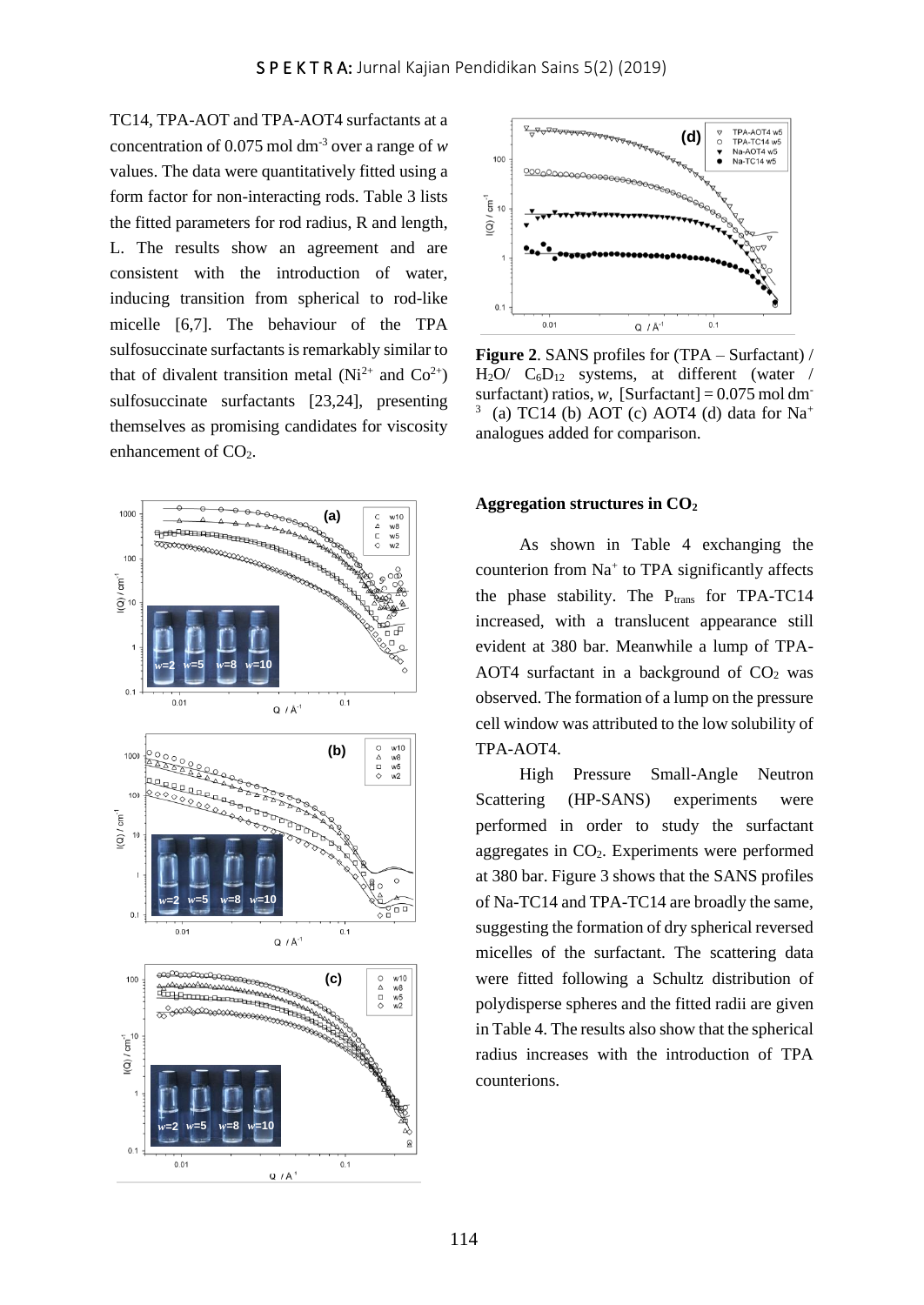| <b>Surfactant</b><br>w ratio | <b>Volume</b> | <b>Guinier</b><br><b>Plot</b> |                              | <b>Model Fit</b>                                                |  |
|------------------------------|---------------|-------------------------------|------------------------------|-----------------------------------------------------------------|--|
|                              | $\Phi$        | Radius R/<br>$\AA \pm 2\AA$   | Radius, R/<br>$\AA \pm 2\AA$ | Length, L<br>$\AA \pm 5\AA$                                     |  |
| 5                            | 0.032         | 13                            | 15                           |                                                                 |  |
| $\overline{2}$               | 0.035         | 13                            | 13                           | 87                                                              |  |
| 5                            | 0.038         | 16                            | 15                           | 101                                                             |  |
| 8                            | 0.042         | 18                            | 18                           | 102                                                             |  |
| 10                           | 0.045         | 19                            | 18                           | 104                                                             |  |
| $\overline{2}$               | 0.032         | 22                            | 23                           | 263                                                             |  |
| 5                            | 0.036         | 23                            | 23                           | 278                                                             |  |
| 8                            | 0.039         | 24                            | 24                           | 271                                                             |  |
| 10                           | 0.042         | 24                            | 25                           | 280                                                             |  |
| 5                            | 0.031         | 19                            | 21                           |                                                                 |  |
| $\overline{2}$               | 0.034         | 20                            | 21                           | 371                                                             |  |
| 5                            | 0.037         | 21                            | 22                           | 145                                                             |  |
| 8                            | 0.041         | 21                            | 21                           | 92                                                              |  |
| 10                           | 0.044         | 22                            | 22                           | 91                                                              |  |
|                              |               | Fraction,                     |                              | <b>Table 3.</b> Fitted parameters to SANS data in $C_6D_{12}$ . |  |

**Table 4.** Fitted parameters for SANS data in liquid  $CO_2$  and a liquid  $CO_2 / C_6D_{12}$  mixture.

| <b>Sample</b>                       | <b>Phase behavior</b><br>$(25^{\circ}C)$ | Radius / $\AA \pm 2\AA$ |
|-------------------------------------|------------------------------------------|-------------------------|
| $Na-TC14 w = 0$                     | $P_{trans} = 160$ bar                    | 11                      |
| $TPA-TC14 w = 0$                    | translucent                              | 13                      |
| TPA-TC14 $w = 0.30$ wt% $C_6D_{12}$ | translucent                              | 11                      |
| TPA-AOT4 $w = 0$                    | lump                                     | -                       |

An alternative approach to improving the solubility of surfactants in liquid  $CO<sub>2</sub>$  is by adding a cosolvent. Preliminary research has shown that loading compressed CO<sub>2</sub> into water-in-alkane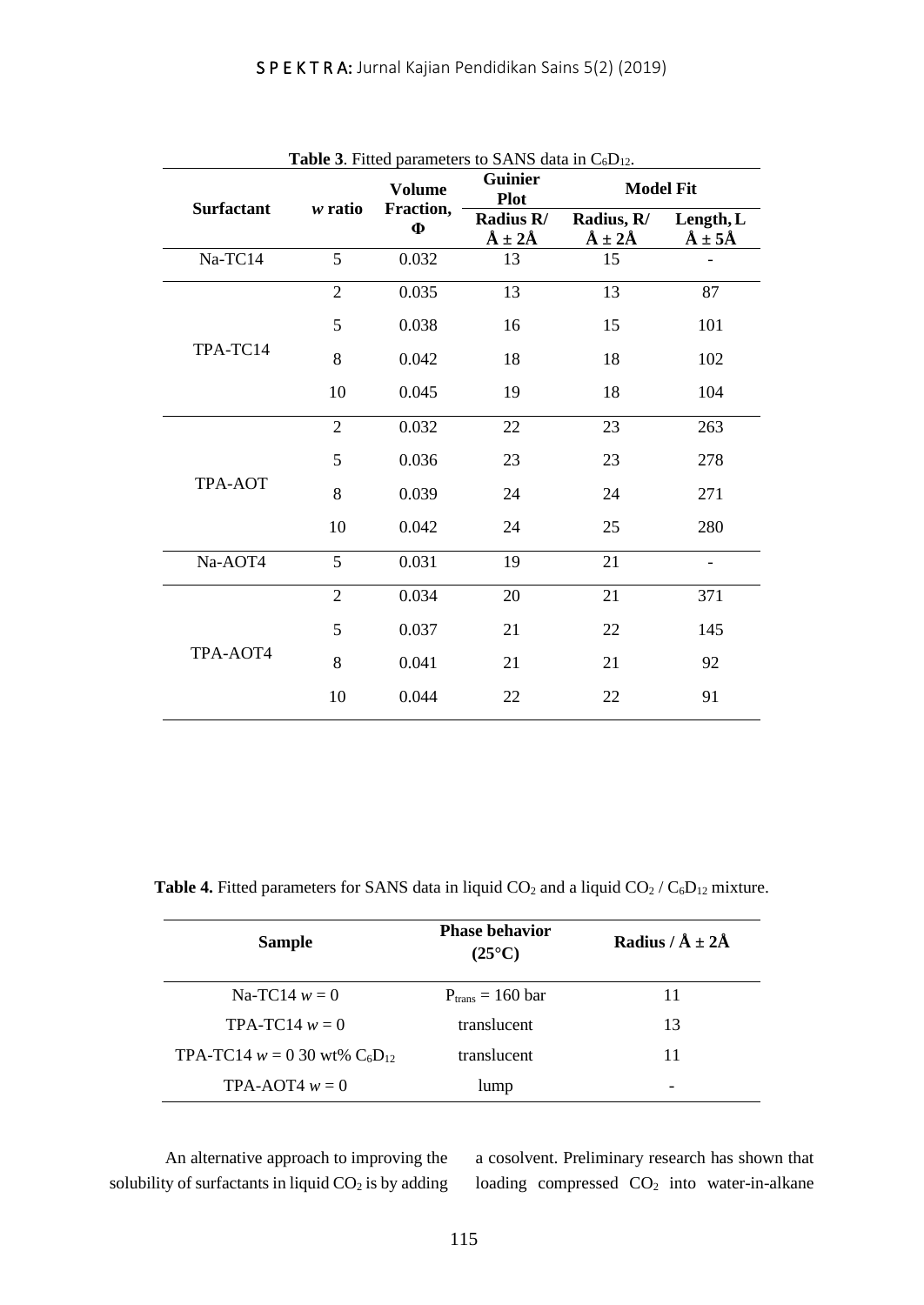(w/o) microemulsions results in enhanced phase stability [25]. This is a significant approach to improve solvent quality to stabilise microemulsions. More recently, mixed  $CO<sub>2</sub>$  – alkane solvent systems have been studied using commercial ionic surfactants. It was shown that AOT surfactant (insoluble in  $CO<sub>2</sub>$ ) aggregates in heptane –  $CO<sub>2</sub>$  mixtures above 30 wt% of heptane [18]. This suggests that mixed alkane -  $CO<sub>2</sub>$ solvents interact more favourably with the surfactant tails. For this work, d-cyclohexane  $(C_6D_{12})$ , which is fully miscible with  $CO<sub>2</sub>$  [16], was introduced as a cosolvent to enhance solubility of TPA-TC14. solvent mixture, shown in Figure 3. The data were then fitted to a model of Schultz polydisperse spheres and the radii were comparable to spherical droplets formed with However, prior to addition of 30 wt% of  $C_6D_{12}$ , the phase of TPA-TC14 remained translucent at 380 bar. Again HP-SANS was employed to examine the aggregate structures in this solvent mixture, as shown in Figure 3. The scattering data were fitted to a model of Schultz polydisperse spheres and the radii were comparable to spherical droplets formed with Na-TC14 in pure  $CO<sub>2</sub>$ [12,17]. Although pure TPA-AOT4 has poor solubility in  $CO<sub>2</sub>$ , an attempt to introduce  $C<sub>6</sub>D<sub>12</sub>$  to enhance the solubility was not successful.



**Figure 3.** SANS profiles for TPA-surfactants in  $CO<sub>2</sub>$ , [Surfactant] = 0.04 mol dm<sup>-3</sup>, P = 380 bar and  $T = 25^{\circ}C$ .



**Figure 4**. Effect of EDTA on surface tensions of TPA-surfactants.

#### **Surface tension measurements**

For the surfactants studied in this work, polyvalent (in particular divalent) cations are the most important cause of surface impurities. These are introduced to the surfactant during the sulfonation stage by impurities present in the raw materials. Studies have shown that  $M^{2+}$ concentrations as low as  $10^{-4}$  mol dm<sup>-3</sup> may be sufficient to affect the measured surface tension, particularly at low concentrations. This in turn effects the determination of Acmc via the Gibbs isotherm. To alleviate this, these divalent ions can be sequestered by EDTA [26-27].

As the surfactant is the source of contamination, to ensure that correction is effective for the entire isotherm, a constant ratio of EDTA to surfactant is used. The amount of EDTA required to sequester any divalent cations present in the sample differs for Na-surfactants and TPA-surfactants due to variability in the purity of inorganic reagents. It is therefore important to determine the appropriate ratio to be used for each batch of surfactant prepared (Figure 4). Surface tension curves and values obtained from these data, including cmc's and limiting surface tensions,  $\gamma_{\text{cmc}}$ , are given in Figure 5 and Table 5. The main surfactants of interest are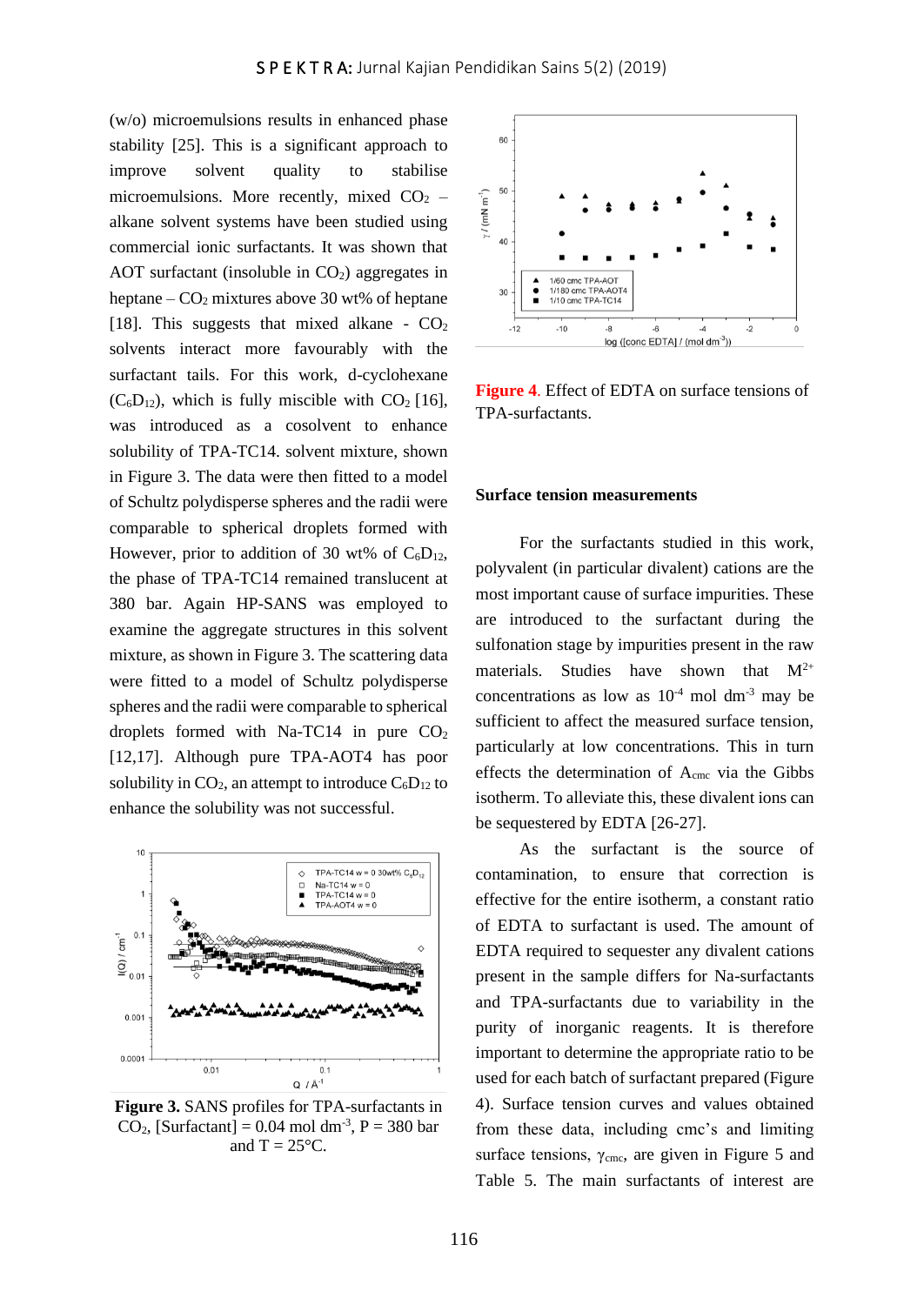hydrophobic TPA compounds. The other Nasurfactant compounds were studied to provide comparison. The clean break and the absence of any dip in the surface tension around the cmc are consistent with pure surfactants. Experiments were performed using the appropriate level of EDTA of  $10^{-4}$  mol dm<sup>-3</sup> and  $10^{-3}$  mol dm<sup>-3</sup> for TPA-AOT, TPA-AOT4 and TPA-TC14.

The surface excesses which are plotted as a function of surfactant / cmc (reduced concentration) in Figure 6, can be used to compare the adsorption isotherm behaviour of surfactants. Table 5 give values for the adsorption parameter for Acmc at cmc obtained from the plots in Figure 5, using the Gibbs isotherm. Comparisons of the cmc values between Na vs. TPA revealed an increase in the total hydrophobicity on counterion exchange of the surfactant. A similar trend was reported for ionic liquids [22]. Rosen and Kunjappu reported that the introduction of this hydrophobic counterion possessing three or more  $CH<sub>2</sub>$  groups interacts strongly with the hydrophobic component of the ionic micelles and consequently the cmc's shift to lower concentration depending on the counterion hydrophocity [28].

Limiting surface tension  $\gamma_{\text{cmc}}$  values are in a similar range (Table 5). It is believed that these values begin to approach the limit of reducing surface tension ability of a hydrocarbon surfactant with increase in surfactant efficiency on introducing terminal methyls on surfactant chains. The results clearly illustrate the minor influence of counterion on surfactant efficiencies. If viewed from molecular packing consideration, the TPAsurfactant occupies larger area at the interface, as one would expect, resulted from having larger head group. It should be noted that the introduction of a bulky counterion has little impact on the tail volume or the packing

parameter. This may be due to alkyl chains on the counterion penetrating into the hydrophobic micellar core [22].



**Figure 5.** Air – water surface tension  $\gamma_{\text{cmc}}$  vs. ln (concentration) for TPA vs. Na-surfactants at 25°C. Quadratic lines are fitted to pre-cmc data, with linear fits to post-cmc.

**Table 5.** Parameters derived from surface tension measurements.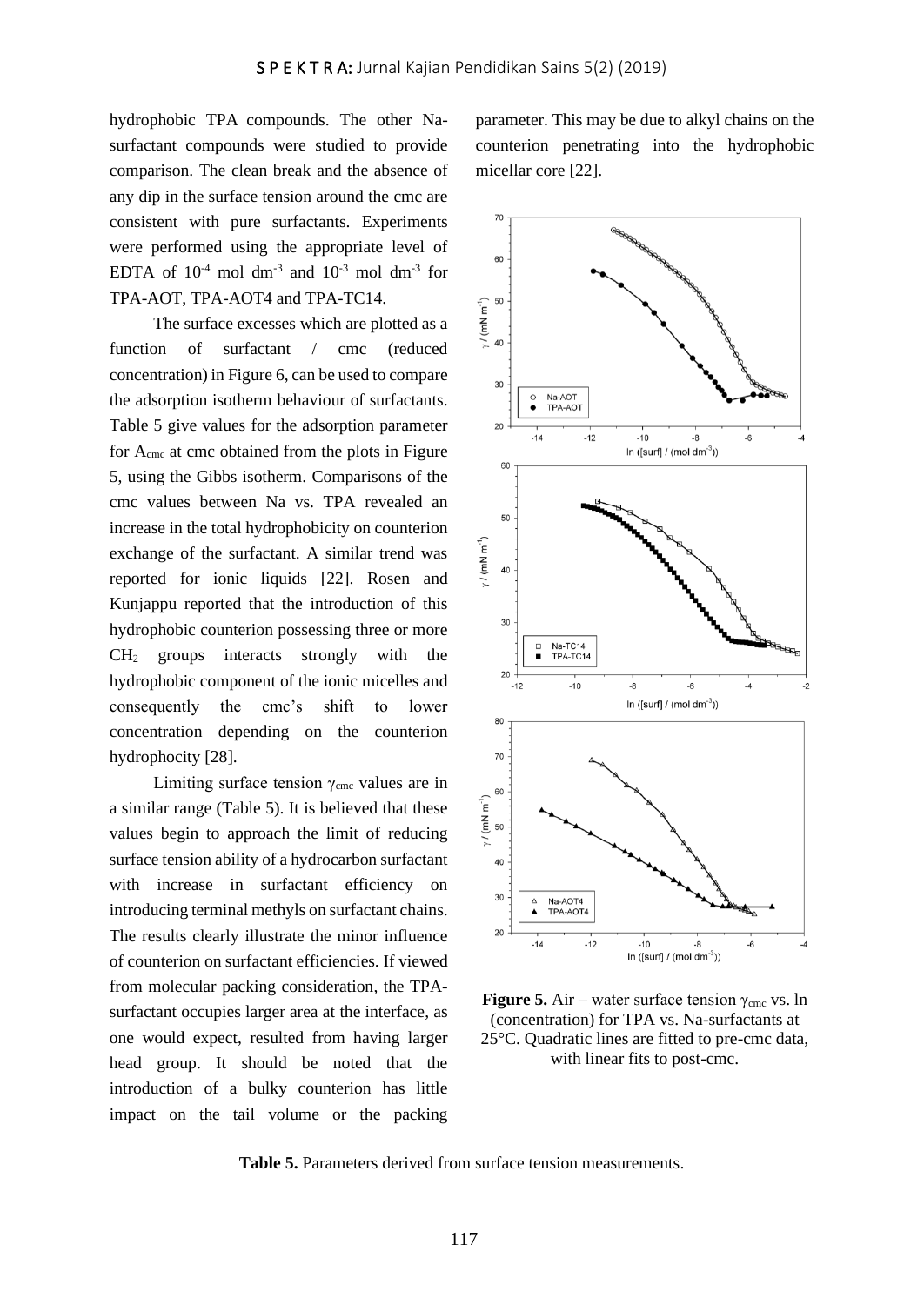| surfactant | cmc/<br>(mmol dm $3$ )<br>$\pm 0.03$ | $\gamma$ <sub>cmc</sub> /<br>$(mN m^{-1}) \pm 1$ | $A_{\rm cmc}$ /<br>$\mathring{A}^2 \pm 2$ | <b>Packing</b><br>parameter $P_c$ |
|------------|--------------------------------------|--------------------------------------------------|-------------------------------------------|-----------------------------------|
| $Na-AOT$   | 2.49                                 | 31.8                                             | 75                                        | 0.49                              |
| TPA-AOT    | 1.20                                 | 26.2                                             | 97                                        | 0.38                              |
| Na-AOT4    | 1.10                                 | 28.0                                             | 70                                        | 0.54                              |
| TPA-AOT4   | 0.86                                 | 27.4                                             | 104                                       | 0.36                              |
| $Na-TC14$  | 21.63                                | 27.0                                             | 80                                        | 0.74                              |
| TPA-TC14   | 10.26                                | 26.5                                             | 133                                       | 0.45                              |

S P E K T R A: Jurnal Kajian Pendidikan Sains 5(2) (2019)



**Figure. 6.** Reduced adsorption isotherms for surfactants derived from data shown in Figure 5

# **Critical Packing Parameter**

In general, molecular geometry plays an important role in the micellisation process. In these studies, changes in counterion have been shown to have quite dramatic effects on aggregation properties. For example, in water-inoil (w/o) microemulsions, it has been shown that Na-AOT surfactants form spherical reversed micelles. Counterion exchange to tetrapropylammonium (TPA) produces lamellar sheet-like structure in water and rod-like micelles in cyclohexane. For the corresponding surfactants, cmc's and parameters derived from surface tension measurement also change remarkably. This observed change in aggregation can be accounted for in terms of counterion size,

i.e. increasing electrostatic head-group repulsion and interfacial curvature [7].

Since all surfactants are generally used above their cmc's, surfactant aggregation structure may be a key to understanding the interfacial behaviour. The relationship between aggregation structure and surface tension was investigated by calculating the critical packing parameter of the surfactant [29]. The packing parameter  $P_c$  can be calculated by using

$$
P_c = \frac{V}{tA_{\text{cmc}}} \tag{1}
$$

where *V* is the volume of hydrophobic tail, *t* is the surfactant chain length, and Acmc is the effective headgroup area. Calculation and approximation of the surfactant chain volumes and length were performed by SPARTAN (Wavefunction Inc., Irvine, CA) molecular modelling. The molecules were created with all bonds in the *trans* configuration, with energy minimization calculations using a Merck molecular force field (MMFF). Table 5 lists the packing parameters of surfactants. The packing parameters of sodium type surfactants show a dramatic increase with increasing terminal methyls added to the surfactant chain. However, introduction of TPA counterions shows the opposite tendency, hence the inability to predict structural changes seen with Na- surfactant. This points at some limitations of the  $P_c$  model in regard to large bulky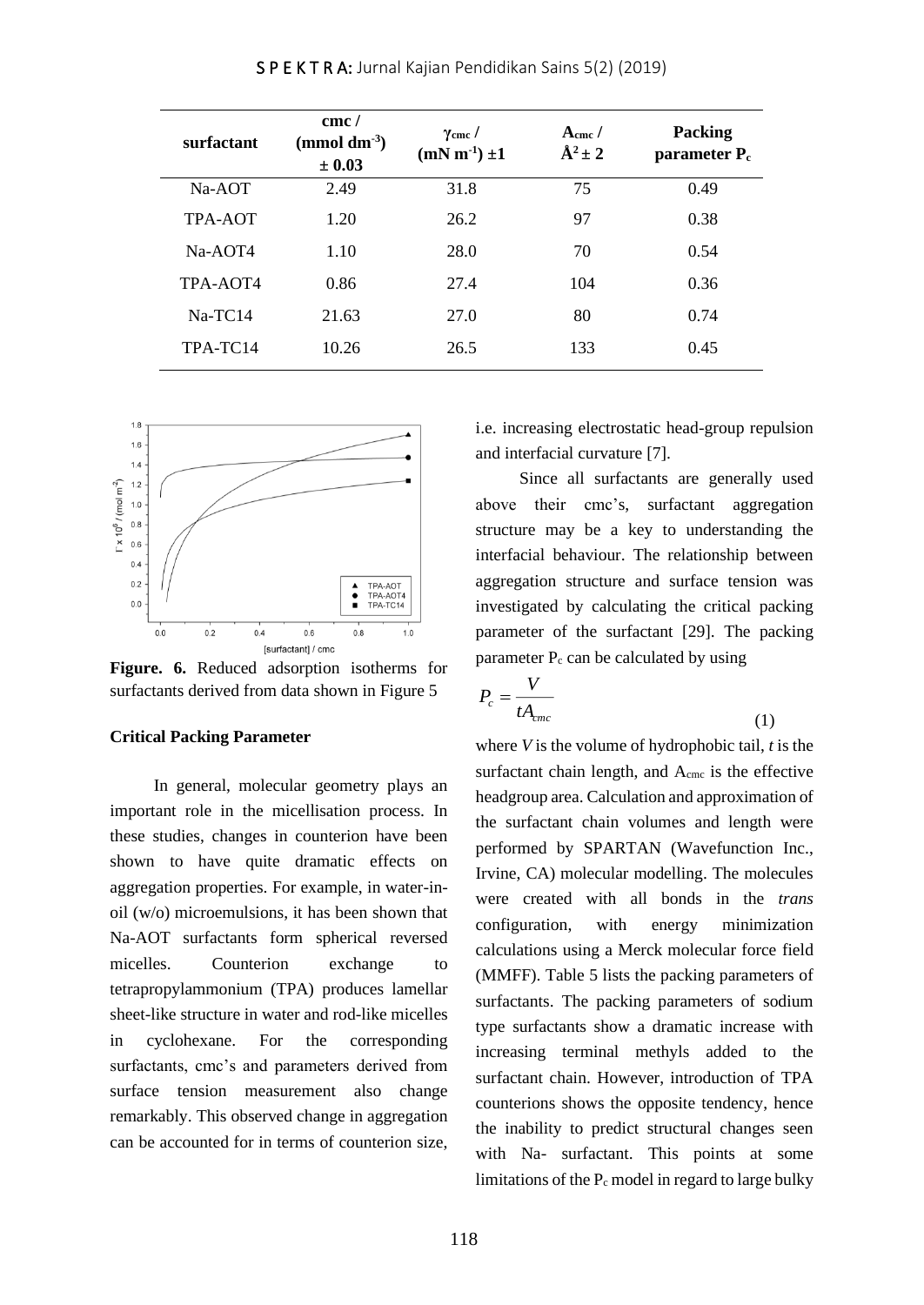organic cations and specific anion – cation interactions at the micellar interface [22].

#### **CONCLUSIONS**

The results presented in this work demonstrate important insight into the behaviour of hydrophobic tetrapropylammonium (TPA) counterion hydrocarbon sulfosuccinate surfactants in three solvents media:  $CO<sub>2</sub>$ , water, and cyclohexane. The introduction of TPA counterions to a sulfosuccinate surfactant generally induces a transition from spherical micellar structures to extended sheet-like micellar aggregates in water. Air/water (a/w) tensiometric studies suggest a weak dependence of surfactant effectiveness, on the presence of TPA counterions. This indicates that the interfacial properties are highly controlled by the nature of the surfactant anion. The area occupied by surfactant molecule at the cmc, A<sub>cmc</sub>, significantly increases depending on how the TPA counterions partition at the micellar surface. However, the structural changes that take place upon inclusion of a TPA counterion are not possible to predict using the packing parameter model due to specific interactions between the surfactants and counterions at the micellar surface [22]. In an organic solvent, namely cyclohexane, the behaviour of custom-made TPA counterion surfactants TC14 and AOT4 are still reminiscent of the direct analogue commercial AOT surfactant in w/o microemulsions [6,7]. The addition of water can induce the transition of sphere-to-rod like micelles stabilised by the TPA-surfactants. This transition is driven by the inability of larger counterions such as TPA to approach the sulfonate headgroup as closely as a small ion like Na<sup>+</sup> [6,7]. However, there are still remaining challenges in extending the work from simple hydrocarbon oils to unusual solvents such as CO2. Previously, the introduction of a third branch as well as terminal methyl groups on TC14 has been

shown to enhance the solubility of hydrocarbon surfactants in  $CO<sub>2</sub>[12,17]$ . In addition, the quality of the  $CO<sub>2</sub>$  solvent is also improved by the introduction of an alkane cosolvent [16,18]. The addition of a cosolvent has a direct impact on the phase stability of hydrocarbon surfactants by lowering  $P_{trans}$ . Interestingly, the surfactant presented in this study, TPA-TC14, aggregates in CO2. However, the solubility conditions remain extreme and a major limitation is its ability to disperse water. TPA-AOT and TPA-AOT4 do not dissolve in  $CO<sub>2</sub>$ . It also appears that the introduction of a cosolvent has less effect on  $TPA$ -surfactant solubility in  $CO<sub>2</sub>$ . Therefore, bulky counterions can not be considered to enhance CO<sub>2</sub>-philicity.

## **ACKNOWLEDGMENT**

The project was supported by JSPS [KAKENHI, Grant-in-Aid for Young Scientists (A), No. 23685034], KAKENHI, Grant-in-Aid for Scientific Research (B), No. 26289345, Fund for the Promotion of Joint International Research (Fostering Joint International Research) No. 15KK0221. The authors thank the Science and Technology Facilities Council for allocation of beam time, travel and consumables (experiment number RB1710004).

#### **REFERENCES**

- [1] Brown, Paul *et al*. 2014. Anionic surfactants and surfactant ionic liquids with quaternary ammonium counterions. *Langmuir, 27*(8), p. 4563-4571.
- [2] Cummings, Stephen *et a*l. 2012. Design principles for supercritical  $CO<sub>2</sub>$  viscosifiers. *Soft Matter, 8*(26), p. 7044-7055.
- [3] Cummings, Stephen *et a*l. 2012. Amphiphiles for supercritical CO<sub>2</sub>. *Biochimie, 94*(1), p. 94-100.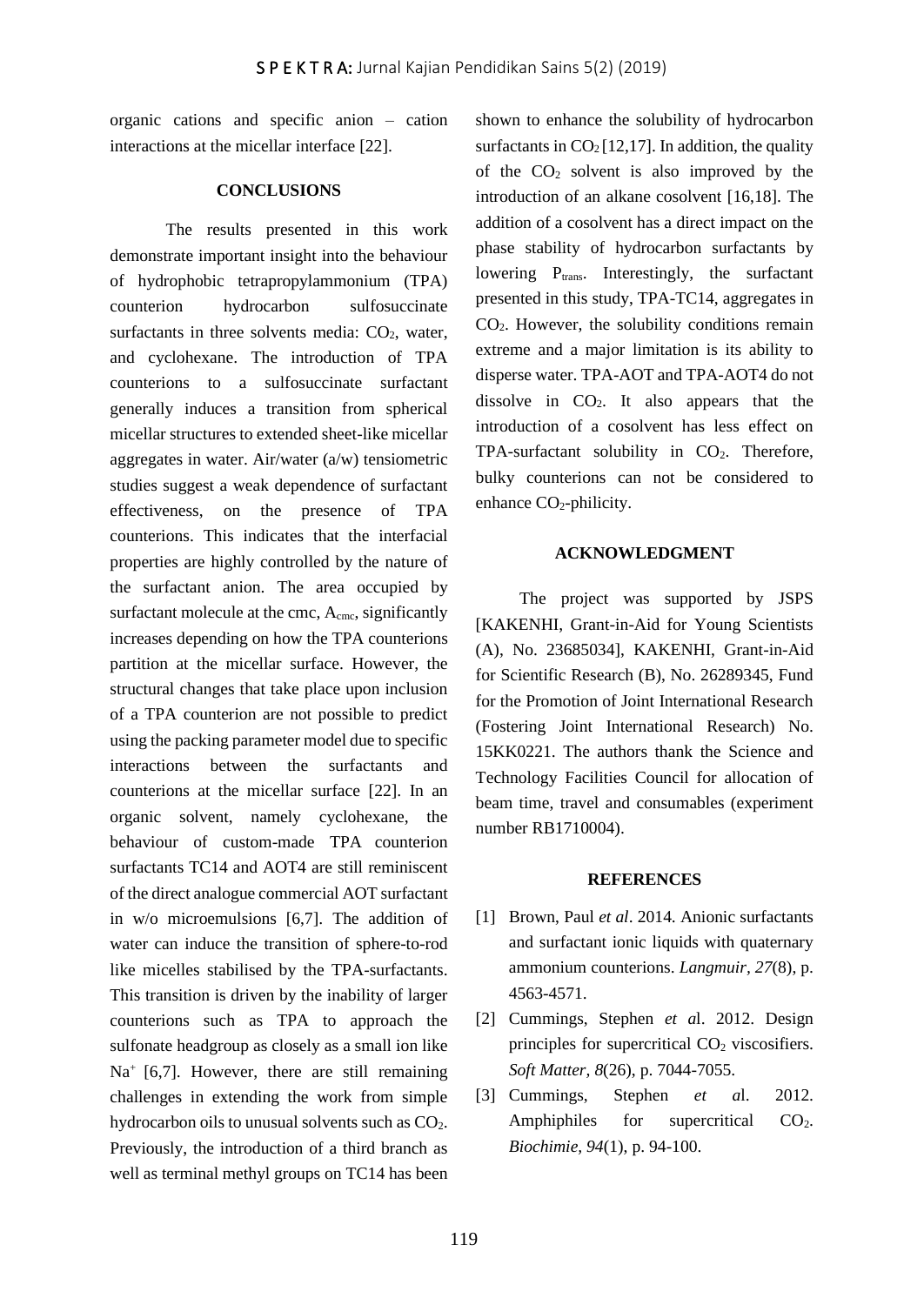- [4] Zhang, Shanshan *et al*. 2014. Micellization parameters of six Gemini quaternary ammonium surfactants from measurements of conductivity and surface tension. *Journal of Chemical and Engineering Data, 59*(9), p. 2891-2900.
- [5] Ferrer-Tasies, Lidia *et al*. 2013. Quatsomes: vesicles formed by self-assembly of sterols and quaternary ammonium surfactants. Langmuir, 29(22), p. 6519-6528
- [6] Eastoe, Julian *et al*. 1994. Effect of counterion radius on surfactant properties in Winsor II microemulsion systems. *Langmui*, *10*, p. 1650-1653.
- [7] Eastoe, Julian *et al*. 1993. Water-in-oil microemulsions formed by ammonium and tetrapropylammonium salts of Aerosol OT. *Langmuir, 9*(11), p. 2820-2824.
- [8] Nave, Sandrine *et al.* 2000. What is so special about Aerosol-OT? 2. Microemulsion systems. *Langmuir, 16*(23), p. 8741-8748.
- [9] Sagisaka, Masanobu *et al*. 2012. Effective and efficient surfactant for  $CO<sub>2</sub>$  having only short fluorocarbon chains. *Langmuir, 28*(30), p.10988-10996.
- [10] Sagisaka, Masanobu *et al*. 2013. Nanostructures in water-in- $CO<sub>2</sub>$ microemulsions stabilized by double-chain fluorocarbon solubilizers. *Langmuir, 29*(25), p. 7618-7628.
- [11] Mohamed, Azmi *et al*. 2015. Economical and efficient hybrid surfactant with low fluorine content for the stabilisation of waterin-CO2 microemulsions. *The Journal of Supercritical Fluids, 98*, p.127-136.
- [12] Hollamby, Martin *et al*. 2009. Tri-chain hydrocarbon surfactants as designed micellar modifiers for supercritical CO2. *Angewandte Chemie International Edition.* 2009, *121*, p. 4993-4995.
- [13] Sagisaka, Masanobu *et al*. 2013. Highly methyl-branched hydrocarbon surfactant as a CO2-philic solubilizer for water/supercritical CO2 microemulsion. *Journal of Oleo Science, 62*(7), p. 481-488.
- [14] Sagisaka, Masanobu *et al*. 2014. Hyperbranched hydrocarbon surfactants give fluorocarbon-like low surface energies. *Langmuir, 30*(21), p. 6057-6063.
- [15] Trickett, Kieran *et al*. 2009. Rod-like micelles thicken CO2. *Langmuir 26(1)*, p. 83- 88.
- [16] Trickett, Kieran *et al*. 2009. Hydrocarbon metallosurfactants for CO2. *Langmuir* 26(7), p. 4732-4737.
- [17] Mohamed, Azmi *et al*. 2010. Universal surfactant for water, oils, and CO<sub>2</sub>. *Langmuir 26(17)*, p. 13861-13866.
- [18] Hollamby, Martin *et al*. 2009.Surfactant aggregation in  $CO<sub>2</sub>/heptane$  solvent mixtures. *Langmuir* 2009, *25(22)*, p. 12909- 12913.
- [19] Hatzopoulos, Marios *et al*. 2014. Effects of small ionic amphiphilic additives on reverse microemulsion morphology. *Journal of Colloid and Interface Science*, 421, p. 56-63.
- [20] James, Craig, Eastoe, Julian. (2013). Ion specific effects with CO2-philic surfactants. *Current Opinion in Colloid & Interface Science*, 18(1), p. 40-46.
- [21] Hayter, J. B.; Penfold, J. 1983. Determination of micelle structure and charge by neutron small-angle scattering. *Colloid and Polymer Science, 261*, p. 1022- 1030.
- [22] Brown, Paul *et al*. 2011. Anionic surfactants and surfactant ionic liquids with quaternary ammonium counterions. *Langmuir*, *27*, p. 4563-4571.
- [23] Cummings, Stephen *et a*l. 2010.  $CO<sub>2</sub>$ : a wild solvent, tamed. P*hysical Chemistry Chemical Physics, 13(4),* p. 1276-1289.